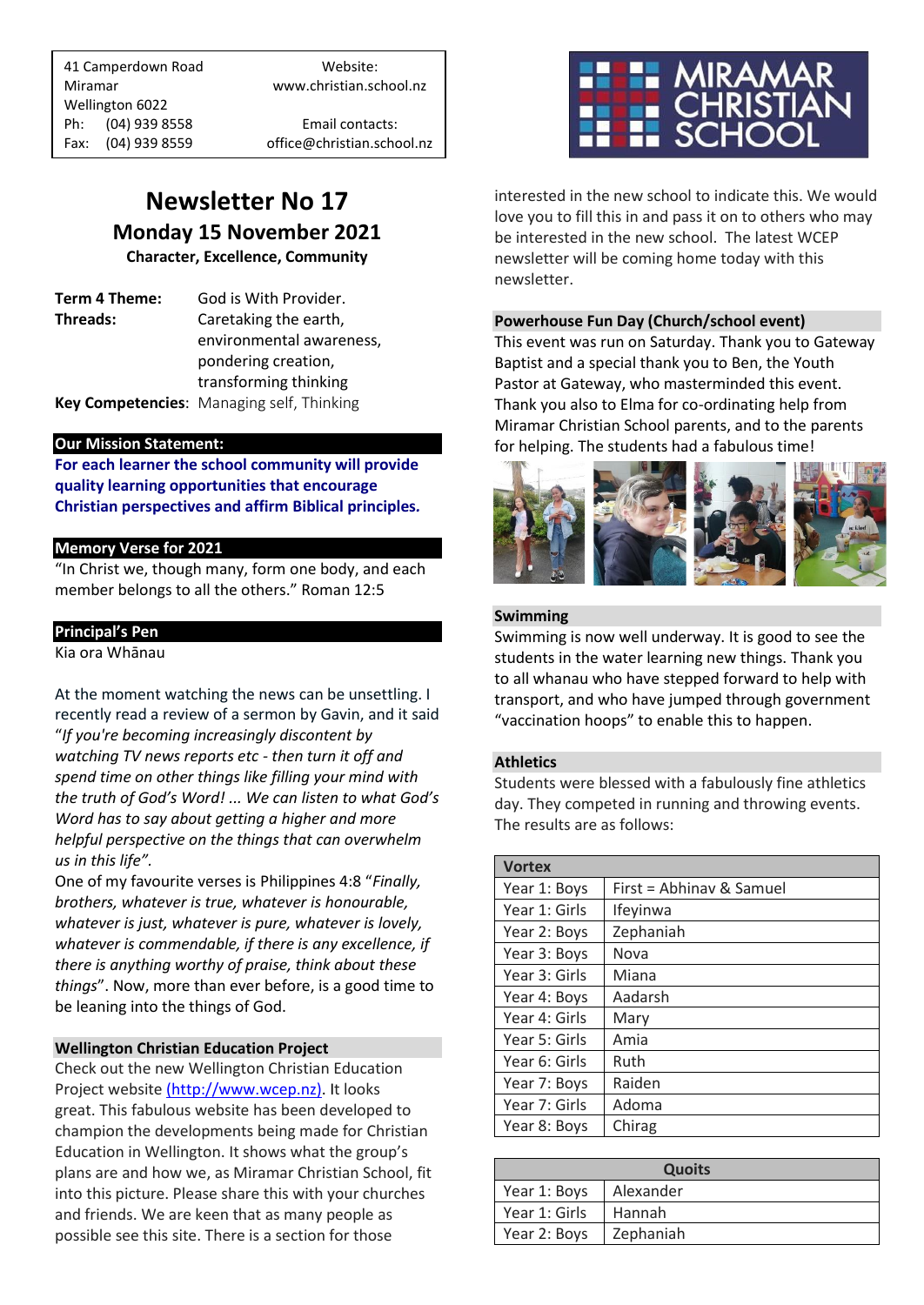| Year 3: Boys  | Nova      |
|---------------|-----------|
| Year 3: Girls | Miana     |
| Year 4: Boys  | Jesse     |
| Year 4: Girls | Mary      |
| Year 5: Girls | Amia-Rose |
| Year 6: Girls | Ruth      |
| Year 7: Boys  | Raiden    |
| Year 7: Girls | Adoma     |
| Year 8: Boys  | Chirag    |

| <b>Sprints</b> |           |  |
|----------------|-----------|--|
| Year 1: Boys   | Samuel    |  |
| Year 1: Girls  | Ifeyinwa  |  |
| Year 2: Boys   | Dylan     |  |
| Year 3: Boys   | Nova      |  |
| Year 3: Girls  | Miana     |  |
| Year 4: Boys   | Akachukwu |  |
| Year 4: Girls  | Mary      |  |
| Year 5: Girls  | Amia-Rose |  |
| Year 6: Girls  | Ruth      |  |
| Year 7: Boys   | Raiden    |  |
| Year 7: Girls  | Adoma     |  |
| Year 8: Boys   | Chirag    |  |

#### **Assemblies – Mondays 2:30pm**

We have recently been reviewing our Covid-19 Level 2 procedures. Some of our Covid-19 Level 2 measures have been more restrictive than required. Assemblies are in this category.

When parents attend an assembly, the assembly becomes an 'event' and is governed by Covid-19 Level 2 event restrictions, i.e., a maximum of 100 people, 2m spacing between visiting adults, and masks are to be worn by the visiting adults. Now that it is warm enough to use the hall for assemblies, we will trial **parents attending.** In the trial we have a **maximum of 8 spaces for parents** each assembly. The first 8 parents will be admitted. If we have more parents than 8 wanting to attend, we will create a system to make entry fair. Students will be spaced appropriately for assemblies. Doors will be kept open for ventilation. We will review this again early in 2022, or earlier if Delta arrives in Wellington.

NB: As swimming lessons have moved to Tuesdays, assemblies have moved back to Mondays.

#### **Covid 19 Public Health Order**

Please be assured that all staff, volunteers, and other workers working with our ākonga as from today are vaccinated. Thank you to all those who volunteer and work at our school who have provided us with evidence of being vaccinated.

#### **Uniform**

It is great to see so many students in summer uniform. We wish students to take pride in their uniform. One of the ways we do this is to have 'uniform checks'. We plan to do a uniform check this week.

#### **2022 Attendance Dues**

Each year Peniel Trust reviews Attendence Dues. These are adjusted for inflation and to assist in covering property costs. The revised 2022 Attendance Dues are listed below. The table below shows how much it will cost, payment options, and how to qualify for a discount (10% discount for early payment in full before 28 Feb 2022, and 10% discount for two or more students at the school).

|            | Option A | Option B  | Option B |
|------------|----------|-----------|----------|
|            | Payment  | 1 payment | Annual   |
| Students   | for full | at the    | amount   |
|            | year by  | start of  | paid in  |
|            | 28 Feb   | each term | Option B |
| 1 Student  | \$648    | \$180     | \$720    |
| 2 Students | \$1,152  | \$324     | \$1,296  |
| 3 Students | \$1,728  | \$486     | \$1,944  |
| 4 Students | \$2,304  | \$648     | \$2,592  |

#### **Speech Competition Finals – Tues 23 Nov 9am**

Due to the need of some of our students needing to use a data projector as part of their speech, speech finals will be held in a classroom. Unfortunately, this means parents will be unable to attend as there is insufficient room to do appropriate spacing within a classroom.

#### **Prize Giving – Tuesday 7 December 2021, 6:00pm**

Due to Covid-19 Level 2 procedures, prizegiving needs to be run differently this year from previous years. Seating for adults will be spaced. *Each family is invited to send one adult with their Miramar Christian School tamariki.* Other whanau are invited to attend via a Zoom link (Zoom links will be available closer to the time). As per Ministry guidelines for kura, we ask when you receive your zoom link that it is kept for your own use and not shared with others. Further information will follow in a notice dedicated to Prizegiving next week.

#### **Prayer points: - Thank God:**

#### • For students swimming lessons.

- For all the good things God has planned for us.
- For the new website launched for the Wellington Christian Education Project.

#### **Please pray:**

• For the safety of all our staff, ākonga, and whanau as Covid-19 inches closer to Wellington.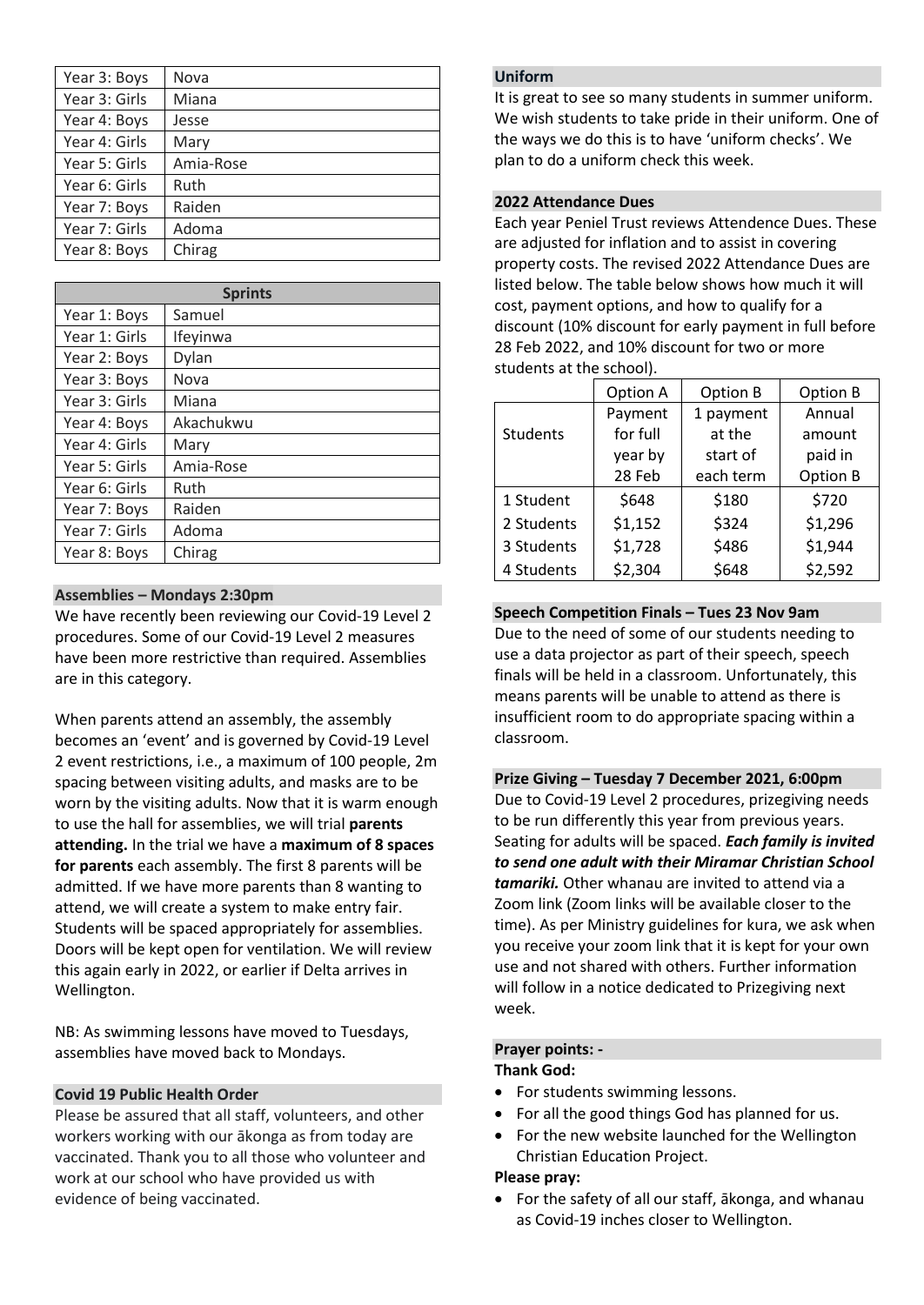- For the visibility of the Wellington Christian Education Trust among churches, Christians and other interested people in the wider Wellington region and quick spreading of the website.
- God's guidance, wisdom, anointing, and protection on the work of the Peniel Trust and Mark Larsen as they work on the new vision for Christian Education in Wellington.
- For God's wisdom and blessing on the staff as they are extra busy with assessments, reporting work and navigating an ever-changing Covid-19 landscape.
- For our strategic plan for the next few years to be aligned with God's will.
- That Miramar Christian School would be a blessing to the community and wider Wellington.
- For our prayer ākonga and their whanau: **Week 5:** Hazel, Sophie, Davey, Aisha-Jadah **Week 6:** Makayla, Nova, Adoma, Divya

I thank you for your on-going commitment, support, and prayers. If we can help you with questions or concerns relating to your tamariki's education, please see your tamariki's class teacher or contact me (Kaye Gillies) on 021 293 5390. If you need privacy and/or a longer conversation, please book a time to talk with your classroom teacher or myself. We are here for you.

#### Shalom and Ngā Mihi **Kaye Gillies Principal**

## **SCHOOL DIARY**

| <b>Every Mon</b>      | <b>Assembly 2:30pm</b>                     |  |
|-----------------------|--------------------------------------------|--|
| <b>Every Wed</b>      | <b>Subway ordered lunch (optional)</b>     |  |
| <b>Every Tues/Fri</b> | <b>Wheels Day / Wear PE Uniform</b>        |  |
| <b>Every Thurs</b>    | Technology (Yrs 7-8) 8:50am pick up        |  |
| <b>Every Fri</b>      | <b>Wheels Day / Wear PE Uniform</b>        |  |
|                       | Paid Music Lessons, 8:30am-10:45am         |  |
| <b>Every Sun</b>      | 10am Gateway Baptist - all welcome         |  |
| <b>NOVEMBER</b>       |                                            |  |
| Mon 15 Nov            | SHARED Assembly 2:30pm                     |  |
| Mon 15 Nov            | BoT, 6:30pm, Room 3                        |  |
| Tues 16 Nov           | Swimming p.m.                              |  |
| Wed 17 Nov            | Rongotai Orientation Day Y8 Boys (all day) |  |
| Thurs 18 Nov          | 8:50am Technology Bus (Y7/8)               |  |
| Thurs 18 Nov          | Kapa Haka p.m.                             |  |
| Mon 22 Nov            | Assembly 2:30pm                            |  |
| Tues 23 Nov           | Speech Finals (9am)                        |  |
| Tues 23 Nov           | Swimming p.m.                              |  |
| Thurs 25 Nov          | 8:50am Technology Bus (Y7/8)               |  |
| Thurs 25 Nov          | Kapa Haka p.m.                             |  |
| Fri 26 Nov            | Be Yourself (Mufti) Day                    |  |
|                       | (bring a gold coin donation)               |  |

| Mon 29 Nov      | SHARED Assembly 2:30pm                    |  |
|-----------------|-------------------------------------------|--|
| Tues 30 Nov     | Robotics Competition a.m.                 |  |
| Tues 30 Nov     | Swimming p.m.                             |  |
| <b>DECEMBER</b> |                                           |  |
| Wed 1 Dec       | Y8 Graduation Assembly 12pm               |  |
| Thurs 2 Dec     | 8:50am Technology Bus (Y7/8)              |  |
| Thurs 2 Dec     | Kapa Haka p.m.                            |  |
| Fri 3 Dec       | Heart Foundation a.m.                     |  |
| Mon 6 Dec       | Assembly 2:30pm                           |  |
| Mon 6 Dec       | BoT, 6:30pm, Room 3                       |  |
| Tues 7 Dec      | MCS Prizegiving Practice @ Gateway 9am    |  |
| Tues 7 Dec      | Swimming p.m.                             |  |
| Tues 7 Dec      | MCS Prizegiving @ Gateway 6pm             |  |
| Wed 8 Dec       | School 10am Late start                    |  |
|                 | (due to Prizegiving the evening before)   |  |
| Wed 8 Dec       | School Beach Trip p.m.                    |  |
| Fri 10 Dec      | School Reports sent home                  |  |
| Mon 13 Dec      | School Beach Trip p.m.                    |  |
|                 | (postponement day)                        |  |
| Tues 14 Dec     | Last day of Term 4 - school finishes 12pm |  |

#### **Job Vacancy - Office Manager @ Gateway Baptist**

Gateway Baptist Church, Miramar is seeking a parttime Office Manager (24 hours @ \$25-30 p/h dependant on experience) to oversee the operation of the Church Office. This includes general administrative tasks, financial book-keeping, and managing the use and maintenance of the facilities. Additional experience in IT support and operation and/or budget setting & financial reporting would be desirable but not essential.

#### **We encourage anyone to apply if you have:**

- · *3+ years of active participation in a Christian Church*
- · *A warm personality & can work well in a team*
- · *5+ years of experience in office administration*
- · *Competence in MS Office products and computer / technology skills*
- · *Experience in bookkeeping, financial record keeping & budget tracking*
- · *Strong written and verbal communication skills*
- · *A willingness to grow and learn in the role*
- · *NZ Citizenship or Permanent Residency*

**Enquiries & Applications (inc CV & referees) to:** Senior Pastor Phil Coates, 021 236 8139, [pastor@gatewaybaptist.org.nz](mailto:pastor@gatewaybaptist.org.nz)

**Applications close:** Sunday 21 November 2021